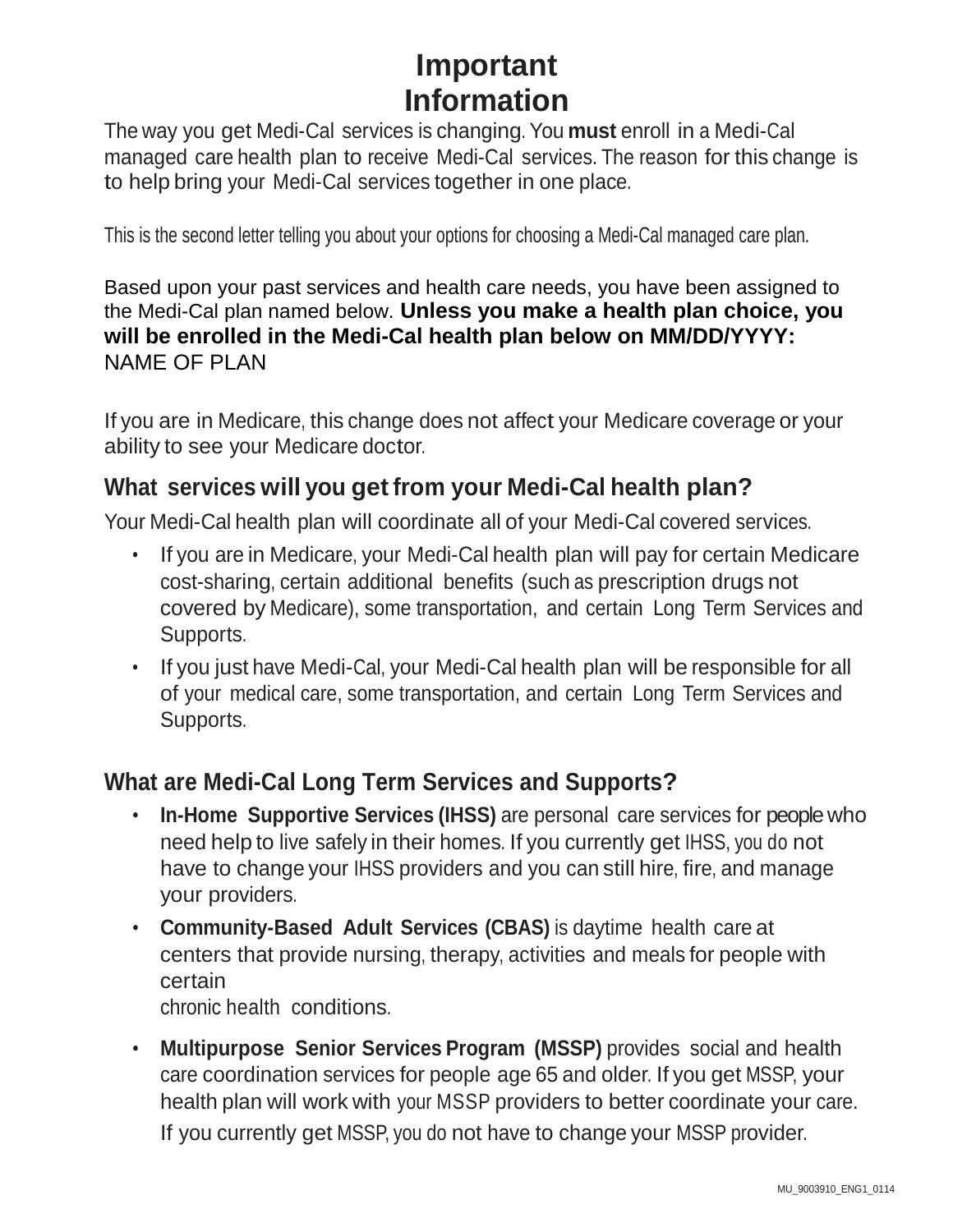- **Nursing home care:** If you get care in a nursing home, your health plan will work with your doctor and nursing home to better coordinate your care. If you are currently in a nursing home, you do not have to change your nursing home.
- If you do not get these services now, your health plan can help you get them in the future, if you need them.

### **Can I see my Medicare doctors afterI enroll in a Medi-Cal health plan?**

Yes, if you have Medicare, your Medicare providers will not change.

### **Can I see my Medi-Cal doctors afterI enroll in a Medi-Cal health plan?**

If you have Medi-Cal only, you will need to check with your health plan to determine if your providers work with the health plan. Generally, you are able to see your current doctors for 12 months.

Enrolling in a Medi-Cal health plan:

- Does NOT change your Medicare services or benefits.
- Does NOT change your Medi-Cal eligibility or cost you extra.
- Does NOT cut any of your Medi-Cal services or benefits.

### **When do I need to enroll in a Medi-Cal health plan?**

If you do not make a choice, you will be enrolled in a Medi-Cal health plan starting MM/DD/YYYY.

#### **What should I do now?**

You will soon get a packet of health plan information in the mail. Read the materials in this packet. This packet includes:

A Choice Book that has instructions on how to choose and enroll in a health plan in your county.

Provider directories that list the doctors who work with each plan.

Share this letter and information with your family or someone who knows about your health care needs.

Talk to your doctors and other providers to see which health plans they work with.

To choose a health plan, call Health Care Options at the number below or fill out, sign, and return the Medi-Cal Health Plan Choice Form by MM/DD/YYYY.

## **Can I choose a different health plan?**

**Yes.** To choose, fill out the choice form in your Choice Book or call **Health Care Options** at **1-844-580-7272** by MM/DD/YYYY:

You may choose to enroll in a different Medi-Cal health plan in your county. Your